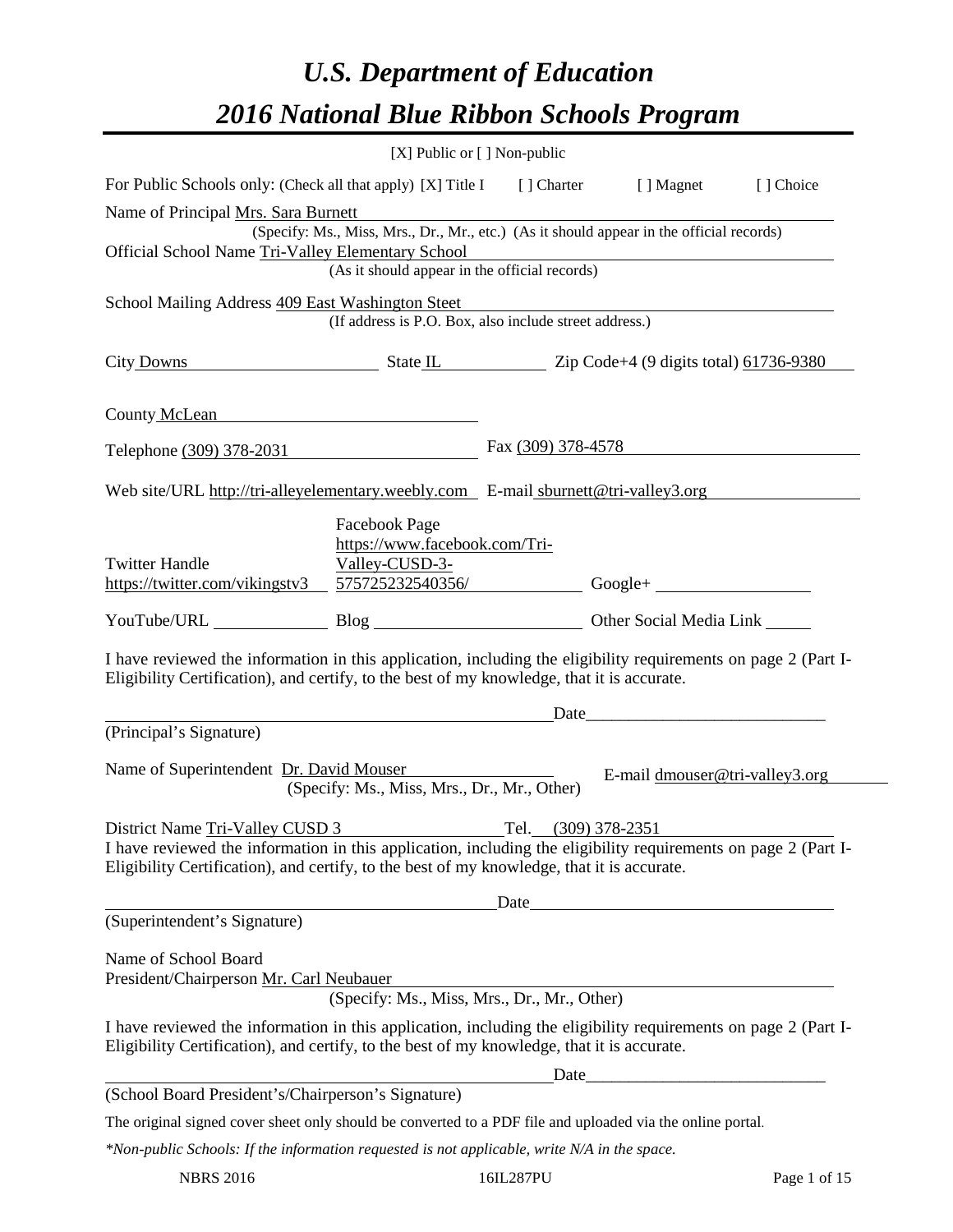The signatures on the first page of this application (cover page) certify that each of the statements below, concerning the school's eligibility and compliance with U.S. Department of Education and National Blue Ribbon Schools requirements, are true and correct.

- 1. The school configuration includes one or more of grades K-12. (Schools on the same campus with one principal, even a K-12 school, must apply as an entire school.)
- 2. The public school has met their state's accountability requirements (i.e., avoided sanctions) in participation, performance in reading (or English language arts) and mathematics, and other academic indicators (i.e., attendance rate and graduation rate) using the most recent accountability results available for the year prior to nomination.
- 3. To meet final eligibility, a public school must meet the state's accountability requirements (i.e., avoided sanctions) in participation, performance in reading (or English language arts) and mathematics, and other academic indicators (i.e., attendance rate and graduation rate) for the year in which they are nominated (2015-2016) and be certified by the state representative. Any status appeals must be resolved at least two weeks before the awards ceremony for the school to receive the award.
- 4. If the school includes grades 7 or higher, the school must have foreign language as a part of its curriculum.
- 5. The school has been in existence for five full years, that is, from at least September 2010 and each tested grade must have been part of the school for the past three years.
- 6. The nominated school has not received the National Blue Ribbon Schools award in the past five years: 2011, 2012, 2013, 2014, or 2015.
- 7. The nominated school has no history of testing irregularities, nor have charges of irregularities been brought against the school at the time of nomination. The U.S. Department of Education reserves the right to disqualify a school's application and/or rescind a school's award if irregularities are later discovered and proven by the state.
- 8. The nominated school or district is not refusing Office of Civil Rights (OCR) access to information necessary to investigate a civil rights complaint or to conduct a district-wide compliance review.
- 9. The OCR has not issued a violation letter of findings to the school district concluding that the nominated school or the district as a whole has violated one or more of the civil rights statutes. A violation letter of findings will not be considered outstanding if OCR has accepted a corrective action plan from the district to remedy the violation.
- 10. The U.S. Department of Justice does not have a pending suit alleging that the nominated school or the school district as a whole has violated one or more of the civil rights statutes or the Constitution's equal protection clause.
- 11. There are no findings of violations of the Individuals with Disabilities Education Act in a U.S. Department of Education monitoring report that apply to the school or school district in question; or if there are such findings, the state or district has corrected, or agreed to correct, the findings.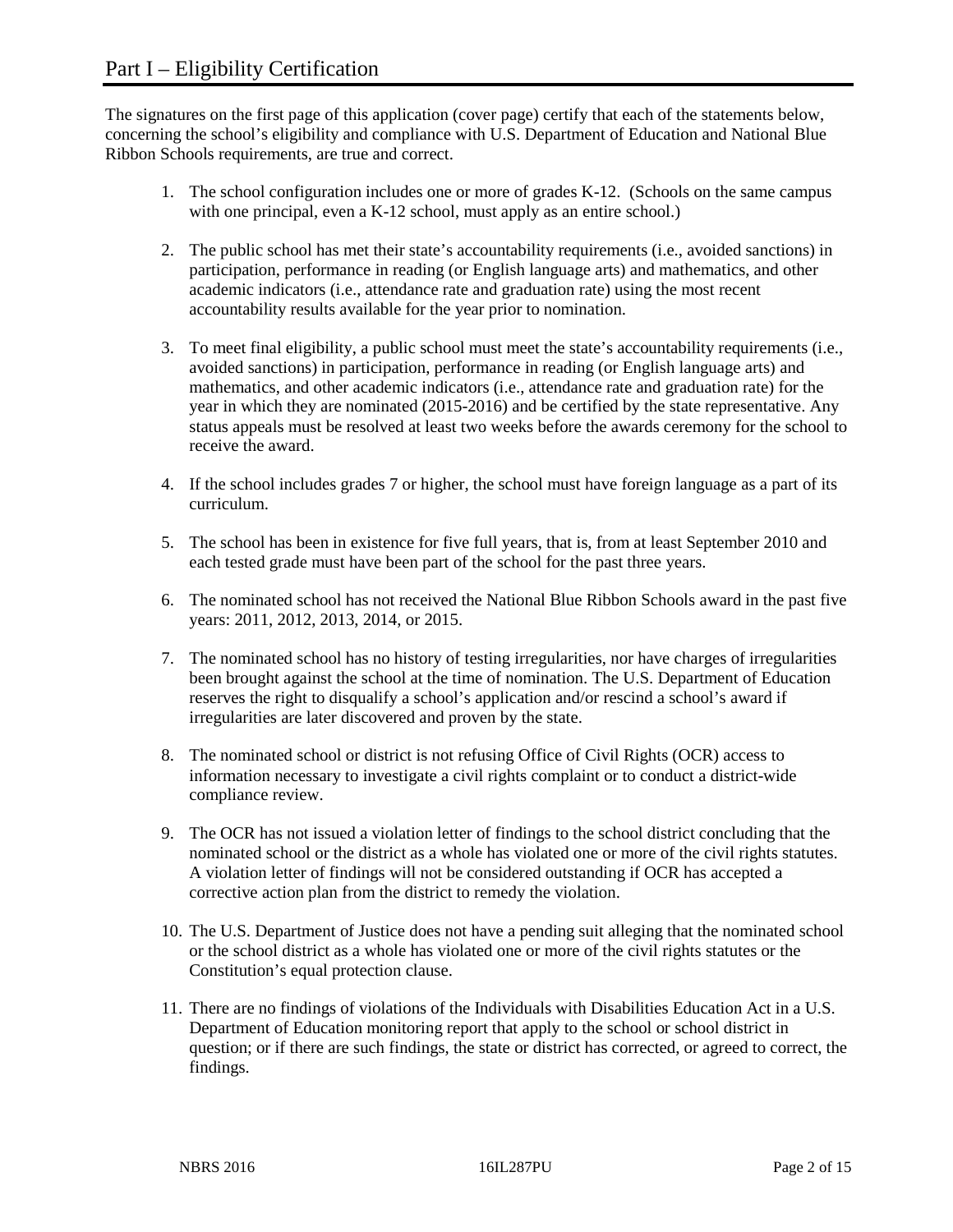## **Data should be provided for the most recent school year (2015-2016) unless otherwise stated.**

## **DISTRICT**

1. Number of schools in the district  $1$  Elementary schools (includes K-8) (per district designation): 1 Middle/Junior high schools 1 High schools 0 K-12 schools

3 TOTAL

**SCHOOL** (To be completed by all schools)

- 2. Category that best describes the area where the school is located:
	- [] Urban or large central city [ ] Suburban with characteristics typical of an urban area [ ] Suburban [X] Small city or town in a rural area [ ] Rural
- 3. Number of students as of October 1, 2015 enrolled at each grade level or its equivalent in applying school:

| Grade                           | # of         | # of Females | <b>Grade Total</b> |
|---------------------------------|--------------|--------------|--------------------|
|                                 | <b>Males</b> |              |                    |
| <b>PreK</b>                     | 10           | 3            | 10                 |
| K                               | 41           | 37           | 78                 |
| 1                               | 30           | 35           | 65                 |
| $\overline{2}$                  | 29           | 39           | 68                 |
| 3                               | 29           | 37           | 66                 |
| 4                               | $\theta$     | $\theta$     | $\theta$           |
| 5                               | 0            | 0            | 0                  |
| 6                               | 0            | 0            | 0                  |
| 7                               | 0            | 0            | 0                  |
| 8                               | 0            | 0            | 0                  |
| 9                               | 0            | 0            | 0                  |
| 10                              | 0            | 0            | $\theta$           |
| 11                              | 0            | 0            | 0                  |
| 12 or higher                    | 0            | 0            | $\Omega$           |
| <b>Total</b><br><b>Students</b> | 139          | 151          | 290                |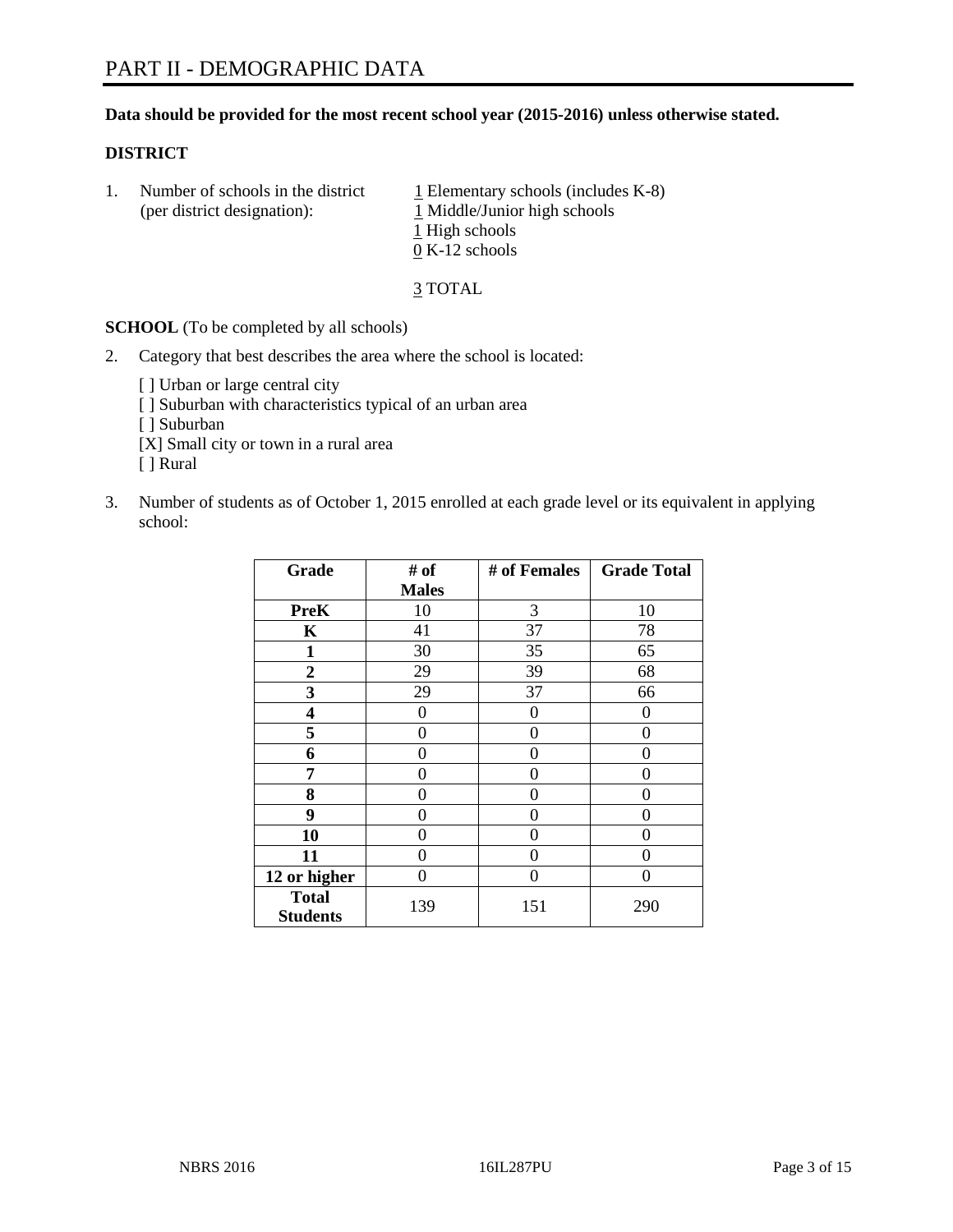4. Racial/ethnic composition of  $1\%$  American Indian or Alaska Native the school: 1 % Asian

 % Black or African American % Hispanic or Latino % Native Hawaiian or Other Pacific Islander 96 % White % Two or more races **100 % Total**

(Only these seven standard categories should be used to report the racial/ethnic composition of your school. The Final Guidance on Maintaining, Collecting, and Reporting Racial and Ethnic Data to the U.S. Department of Education published in the October 19,

5. Student turnover, or mobility rate, during the  $2014 - 2015$  school year:  $4\%$ 

2007 *Federal Register* provides definitions for each of the seven categories.)

This rate should be calculated using the grid below. The answer to (6) is the mobility rate.

| <b>Steps For Determining Mobility Rate</b>         | <b>Answer</b> |  |
|----------------------------------------------------|---------------|--|
| (1) Number of students who transferred to          |               |  |
| the school after October 1, 2014 until the         |               |  |
| end of the 2014-2015 school year                   |               |  |
| (2) Number of students who transferred             |               |  |
| <i>from</i> the school after October 1, 2014 until | 5             |  |
| the end of the 2014-2015 school year               |               |  |
| (3) Total of all transferred students [sum of      | 12            |  |
| rows $(1)$ and $(2)$ ]                             |               |  |
| (4) Total number of students in the school as      | 267           |  |
| of October 1, 2014                                 |               |  |
| (5) Total transferred students in row (3)          | 0.045         |  |
| divided by total students in row (4)               |               |  |
| $(6)$ Amount in row $(5)$ multiplied by 100        |               |  |

6. English Language Learners (ELL) in the school:  $0\%$ 

0 Total number ELL

Specify each non-English language represented in the school (separate languages by commas):

- 7. Students eligible for free/reduced-priced meals:  $\frac{9\%}{27}$ Total number students who qualify:
- 8. Students receiving special education services: 22 %

65 Total number of students served

Indicate below the number of students with disabilities according to conditions designated in the Individuals with Disabilities Education Act. Do not add additional conditions. It is possible that students may be classified in more than one condition.

| 4 Autism                              | 0 Orthopedic Impairment                 |
|---------------------------------------|-----------------------------------------|
| 0 Deafness                            | 2 Other Health Impaired                 |
| 0 Deaf-Blindness                      | 5 Specific Learning Disability          |
| 0 Emotional Disturbance               | 31 Speech or Language Impairment        |
| 1 Hearing Impairment                  | 0 Traumatic Brain Injury                |
| 1 Mental Retardation                  | 0 Visual Impairment Including Blindness |
| $\underline{0}$ Multiple Disabilities | 21 Developmentally Delayed              |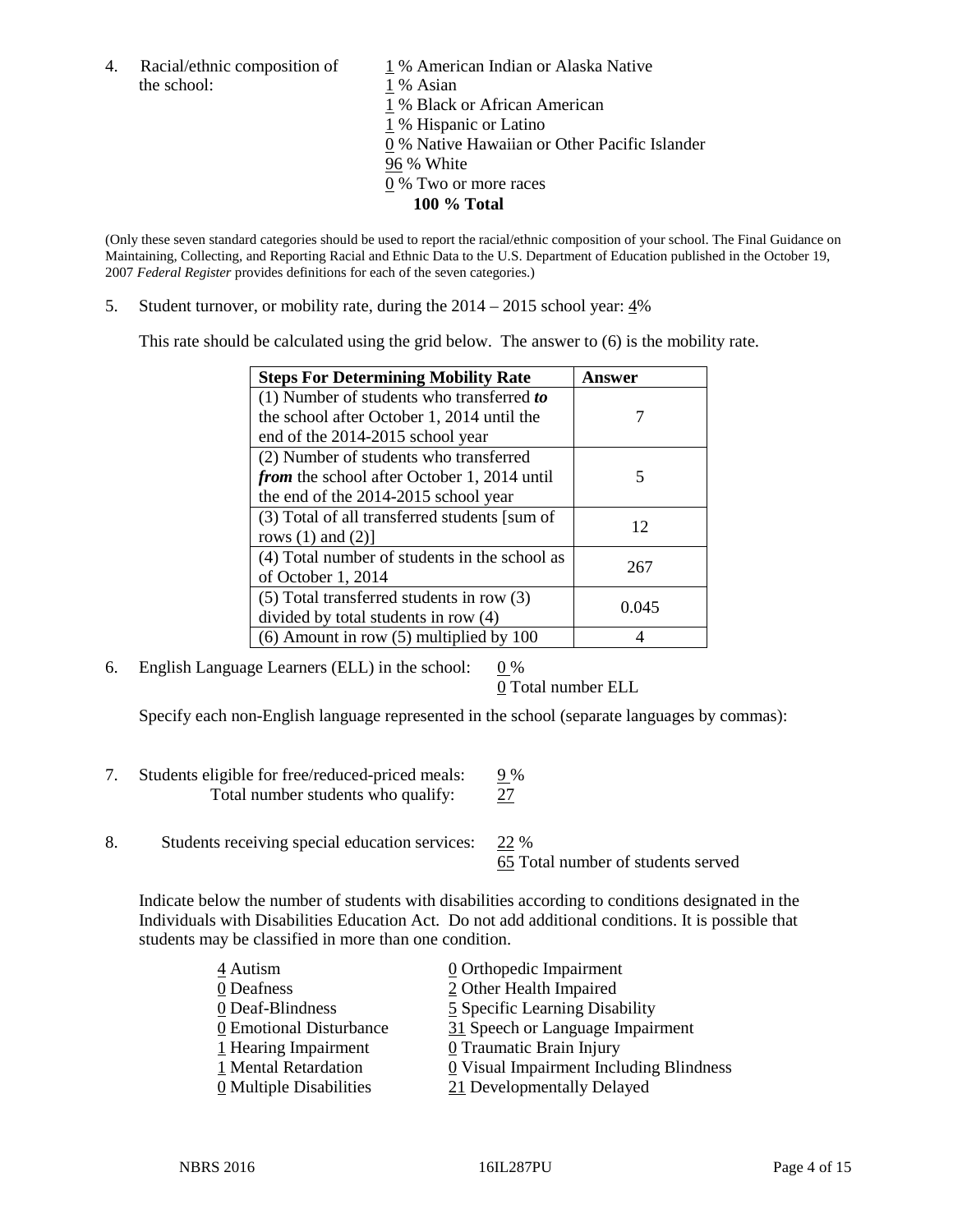- 9. Number of years the principal has been in her/his position at this school: 9
- 10. Use Full-Time Equivalents (FTEs), rounded to nearest whole numeral, to indicate the number of school staff in each of the categories below:

|                                       | <b>Number of Staff</b> |
|---------------------------------------|------------------------|
| Administrators                        |                        |
| Classroom teachers                    | 13                     |
| Resource teachers/specialists         |                        |
| e.g., reading, math, science, special | 11                     |
| education, enrichment, technology,    |                        |
| art, music, physical education, etc.  |                        |
| Paraprofessionals                     |                        |
| Student support personnel             |                        |
| e.g., guidance counselors, behavior   |                        |
| interventionists, mental/physical     |                        |
| health service providers,             |                        |
| psychologists, family engagement      |                        |
| liaisons, career/college attainment   |                        |
| coaches, etc.                         |                        |

- 11. Average student-classroom teacher ratio, that is, the number of students in the school divided by the FTE of classroom teachers, e.g.,  $22:1$  22:1
- 12. Show daily student attendance rates. Only high schools need to supply yearly graduation rates.

| <b>Required Information</b> | 2014-2015 | 2013-2014 | 2012-2013 | 2011-2012 | 2010-2011 |
|-----------------------------|-----------|-----------|-----------|-----------|-----------|
| Daily student attendance    | 96%       | 97%       | 96%       | 97%       | 96%       |
| High school graduation rate | 9%        | 0%        | 0%        | 9%        | 0%        |

## 13. **For high schools only, that is, schools ending in grade 12 or higher.**

Show percentages to indicate the post-secondary status of students who graduated in Spring 2015.

| <b>Post-Secondary Status</b>                  |    |
|-----------------------------------------------|----|
| Graduating class size                         |    |
| Enrolled in a 4-year college or university    | 0% |
| Enrolled in a community college               | 0% |
| Enrolled in career/technical training program | 0% |
| Found employment                              | 0% |
| Joined the military or other public service   | 0% |
| Other                                         | 0/ |

14. Indicate whether your school has previously received a National Blue Ribbon Schools award. Yes No X

If yes, select the year in which your school received the award.

15. In a couple of sentences, provide the school's mission or vision statement.

The school strives to provide a safe and nurturing environment where: all students learn, all students succeed, and all students are valued.

16. **For public schools only**, if the school is a magnet, charter, or choice school, explain how students are chosen to attend.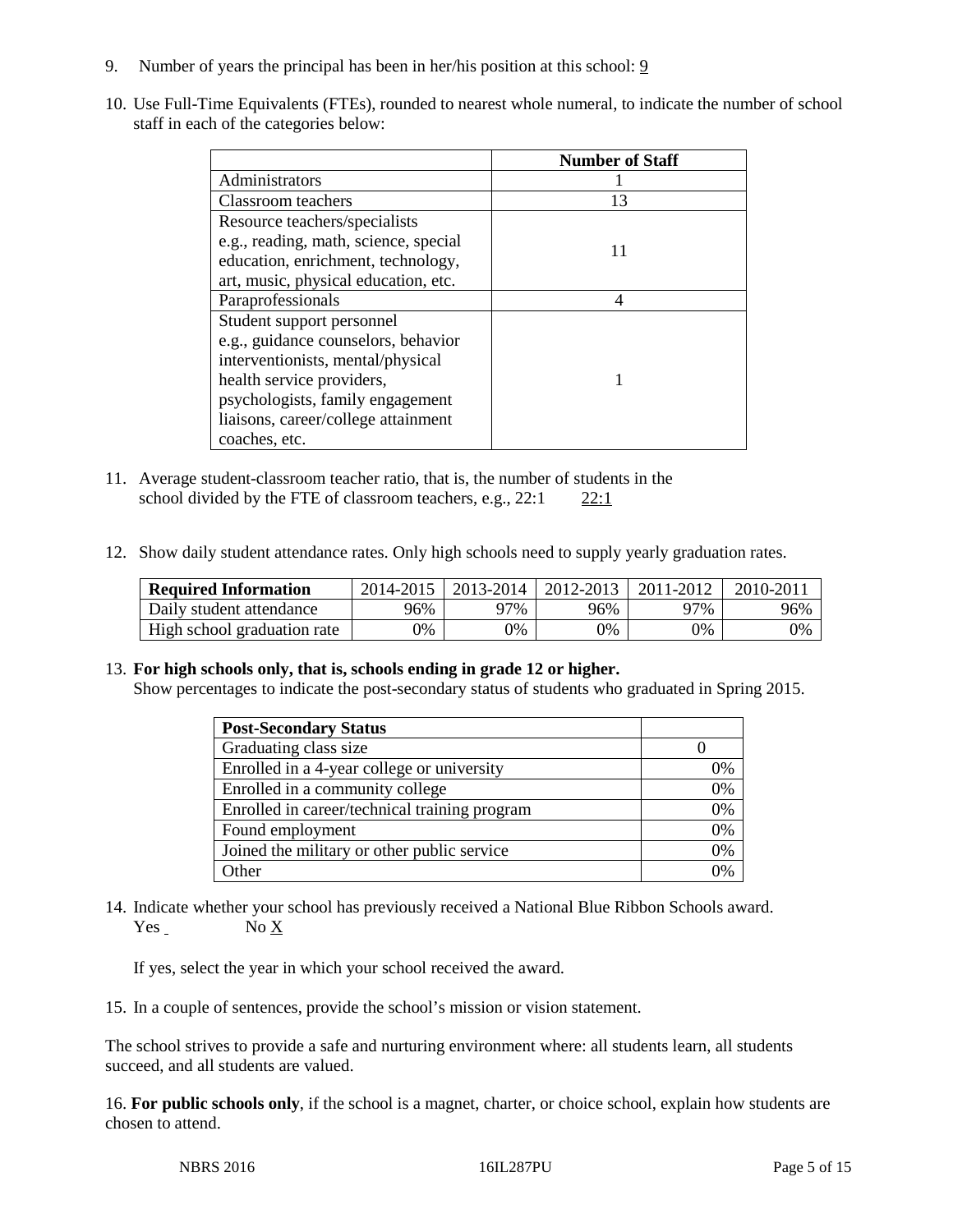## PART III – SUMMARY

Tri-Valley Elementary School is an elementary building that serves early childhood through third grade. The elementary building, middle school and high school are located on the same campus with total student enrollment of 1006. The District employs 76 certified staff members and an additional 61 staff members who are non-certified.

Over the years, the Tri-Valley School District has gone through many changes. Originally, Tri-Valley was predominantly a rural area with agriculture as the primary economic factor. The development of large, rural subdivisions between Downs and Bloomington-Normal has dramatically changed the demographics of the district over the past 15-20 years. Tri-Valley has become an area populated by a large number of middle to upper income families.

The growth of the district and the changing demographics created by the growth have strengthened the district in many ways. The increased number of students has allowed Tri-Valley to expand the number of programs offered. The new homes have increased the local tax base and provided the district with additional revenues. Families moving into the Tri-Valley School District often cite the schools as one of the main reasons for relocation. This attitude is reflected in the number of parents who take an active role in their children's education.

Academically, the elementary school has been a recipient of the Illinois State Board of Education Academic Excellence Award since the mid-2000's. The Academic Excellence Award is presented to schools achieving 90% meets or exceeds in math and reading for three consecutive years. As the expectations for the NCLB requirements have risen, Tri-Valley Elementary School has continued to meet or exceed annual yearly progress. In addition to NCLB requirements, our building out-performs other elementary schools in our region with similar demographics.

Traditionally, our goal is to provide a smooth transition between home and the beginning of formal education. This is accomplished through a unique approach to curriculum and instruction. Teachers work collaboratively to develop curriculum which is tied to Illinois Common Core standards, going beyond the traditional basal approach. Through district professional development, teachers are able to scaffold curriculum between and across grade levels. In addition, our CARES team (Collaborative Action and Resources for Educational Success) provides support through academic testing, counseling, and collaboration. Students are given access to individual, small group, and whole group early interventions that target needs in areas of academics and social skills, helping to build a solid foundation.

Tri-Valley Elementary School is committed to creating a proactive student body that endeavors to learn and that leads without hesitation. Through the Leader In Me program, students are provided opportunities to actively participate in the school and classroom environment. The Seven Habits teach students to respect individual differences and develop a healthy approach to life. Our staff builds skills to strengthen student confidence needed to succeed academically and make a positive difference beyond the classroom.

Along with our entire district, TVES is ever-evolving with technology. Each class has a weekly scheduled lesson in the computer lab to build information literacy skills and identify appropriate tools for collecting, finding, communicating, and using information ethically. The engagement and programming with these devices has allowed students to learn on a new and exciting platform. It is very common to conduct a walkthrough in a TVES classroom and see students engaged with Smartboard activities, iPad activities, and more traditional learning groups. These components enhance the foundations of our student learners.

Student development at Tri-Valley Elementary School does not solely consist of academic growth and achievement. While at TVES, students may participate in American Girl Club, chess club, Boy Scouts and Girl Scouts. TVES also offers a variety of intramural sports such as soccer, basketball, t-ball, wrestling, JFL football, and cheerleading. The student successes in these areas are a proud tradition at Tri-Valley Elementary School. We strongly believe in recognizing our students for their non-academic successes while promoting a balance with their academics. Philosophically, we also stress the necessity to help others. Our Kid-to-Kid program offers support to families in district who are in distress during the holiday season. The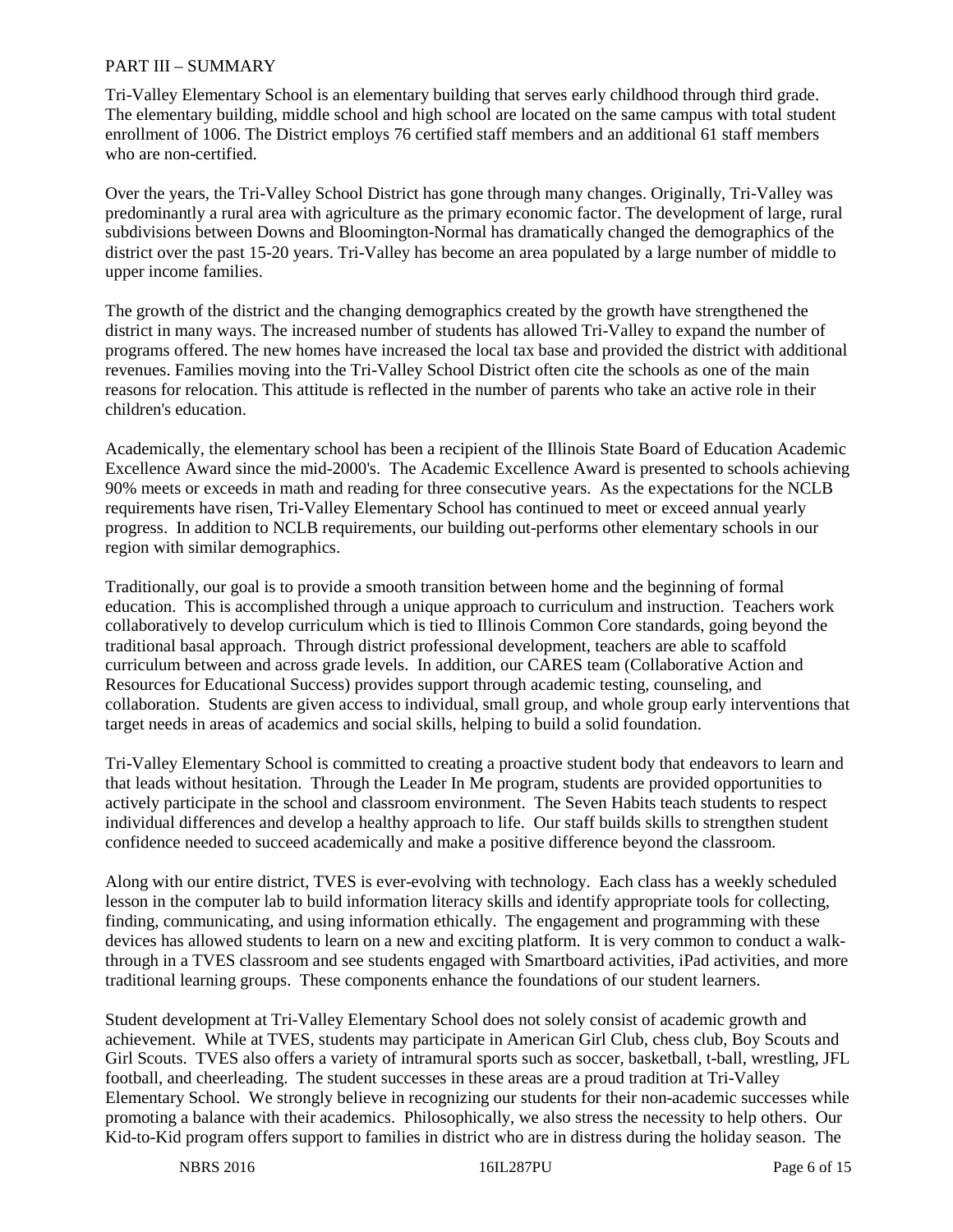students also assist with and fundraise for groups such as Cystic Fibrosis Foundation, Leukemia and Lymphoma Society, and St. Jude Children's Hospital.

Tri-Valley Elementary School and its community are proud of the accomplishments of our students and staff. We believe in honoring our students and staff. In today's educational world there are many distractions, but the focus of TVES remains on high levels of achievement. The goal is to see these achievements in all areas. We continue to evaluate our influence on the whole child and then critically analyze our own roles so that we can grow and change to meet the needs of the ever-changing world of education.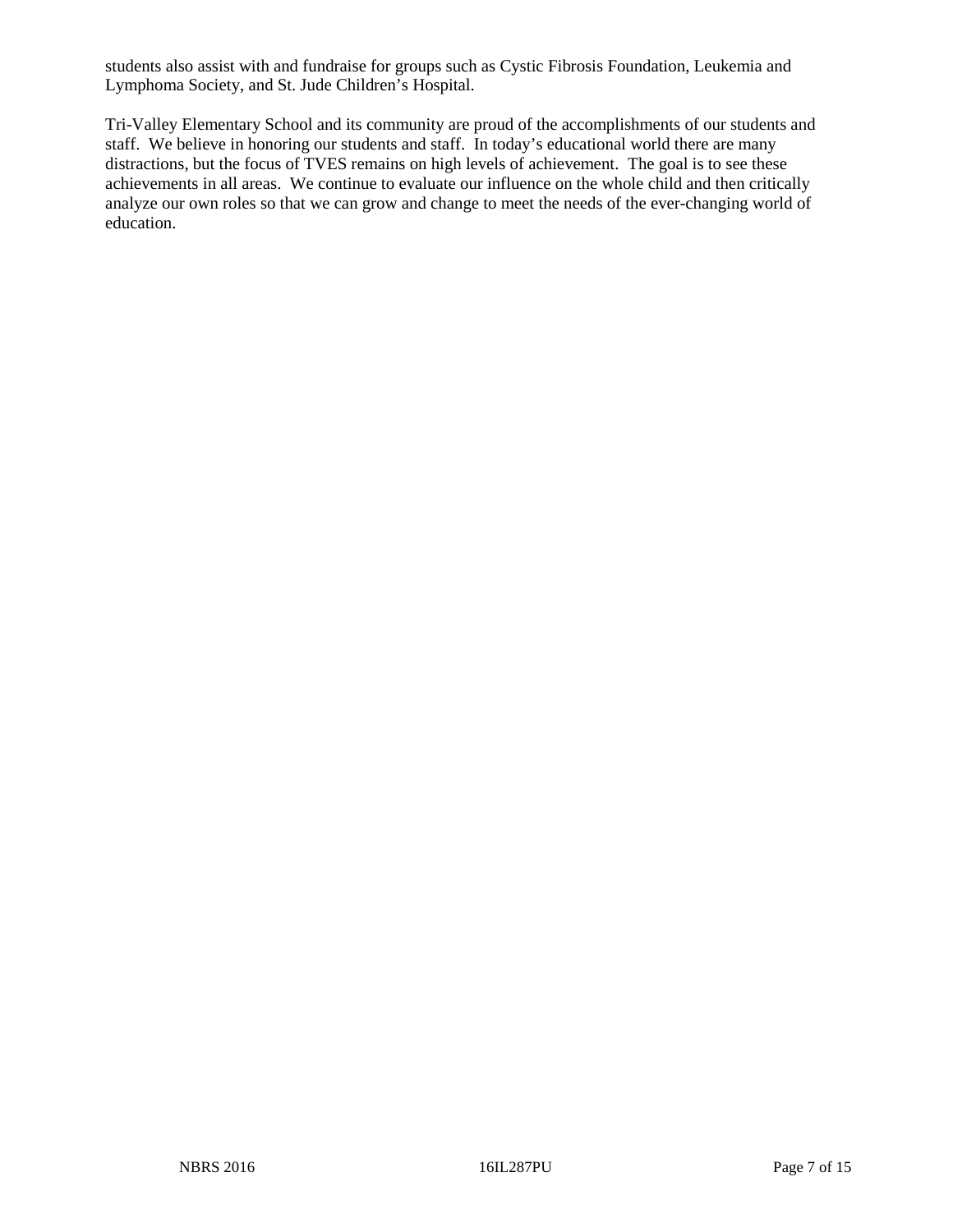# 1. Core Curriculum:

The curriculum at Tri-Valley Elementary sets the foundation for future learning. By using a diverse curriculum, we are preparing our students for life and future academic experiences. First and foremost, we want them to be successful. The total experience at Tri-Valley focuses on the whole child.

The core curriculum at the elementary school is built upon a content basal series. However, each grade level enriches its programs in different ways. Through collaboration across grade levels, teachers are able to plan and develop curriculum that meets the needs of each student at his/her individual level. Multi-faceted lessons within each grade level enrich and provide students the opportunity to absorb, process, comprehend, and retain information in their prefered learning style. Grade level meetings and school improvement days are often spent devising lessons and making sure the lessons are aligned to the Illinois Learning Standards and Common Core State Standards. During school improvement days, each grade level constructed a framework within every common core standard was incorporated for the yearly lesson plan.

Our Pre-K classroom goals and objectives are based on the Illinois Early Learning and Development Standards, which are aligned to the Illinois Kindergarten Standards and the Common Core State Standards for Kindergarten. These goals and objectives focus on The Creative Curriculum learning framework. This framework is based on theory and research in the early childhood field. In our Pre-K, students develop skills and dispositions to be life-long learners. They learn and grow as they engage in a variety of whole group, small group, and independent activities utilizing eleven interest centers. We have observed that the preschoolers entering kindergarten from our pre-k program have the necessary basic skills and readiness to begin our stringent curriculum.

The strength of the kindergarten program is the diversification that takes place in each classroom. Leveled guided reading groups, a scaffolded writing program, and a new reader's workshop program address Common Core Standards in English Language Arts. Teachers are able to tailor their lesson plans to meet the individual needs of their students. Phonemic awareness is practiced through the Michael Heggerty program. Writing begins using the Four Block program and transitions to Michael Heggerty's writing resources. Teachers use Cognitively Guided Instruction and a stringent skills introduction based on Common Core Math Standards. Using small groups, teachers are able to adapt lessons to each child's needs. In kindergarten, science and social studies are integrated into the weekly themes and the standards are met through hands-on activities, learning centers, and literature.

In first grade, teachers continue to emphasize diversification as their primary philosophy. Along with the basic program, the Daily 5 program promotes stamina, independence, and accountability. By utilizing this program, teachers choose individual goals, formulate strategies, monitor progress, and provide intervention, meeting the needs of every student. Michael Heggerty writing is continued in first grade, building on basic writing form and working toward different techniques and styles of writing. Math lessons scaffold from their kindergarten experience and carry on using the CGI philosophy. Common Core math skills are taught through a variety of large and small group activities and are assessed weekly. Science and social studies are based on a basal series, but are enriched with hands-on experiments, projects, and speakers addressing specific topics.

Educators from each grade level collaborate to make sure learning builds each year. In second grade, the teachers continue to use the Daily 5 program, scaffolding from the students' previous levels. Additional programs such as Shurley English and Accelerated Reader are incorporated to solidify the skills needed for third grade. CGI continues in second grade with students using higher-level thinking skills to solve a variety of problems and increase skills and knowledge. Science and social studies instruction is more in-depth in second grade. Teaching the scientific method, developing and utilizing models, and analyzing and interpreting data is emphasized at this grade level. In social studies, the use of research projects and biographies begins to develop cultural awareness and social responsibility.

NBRS 2016 **16IL287PU** Page 8 of 15 The main difference between second and third grade is the preparation of students to enter the middle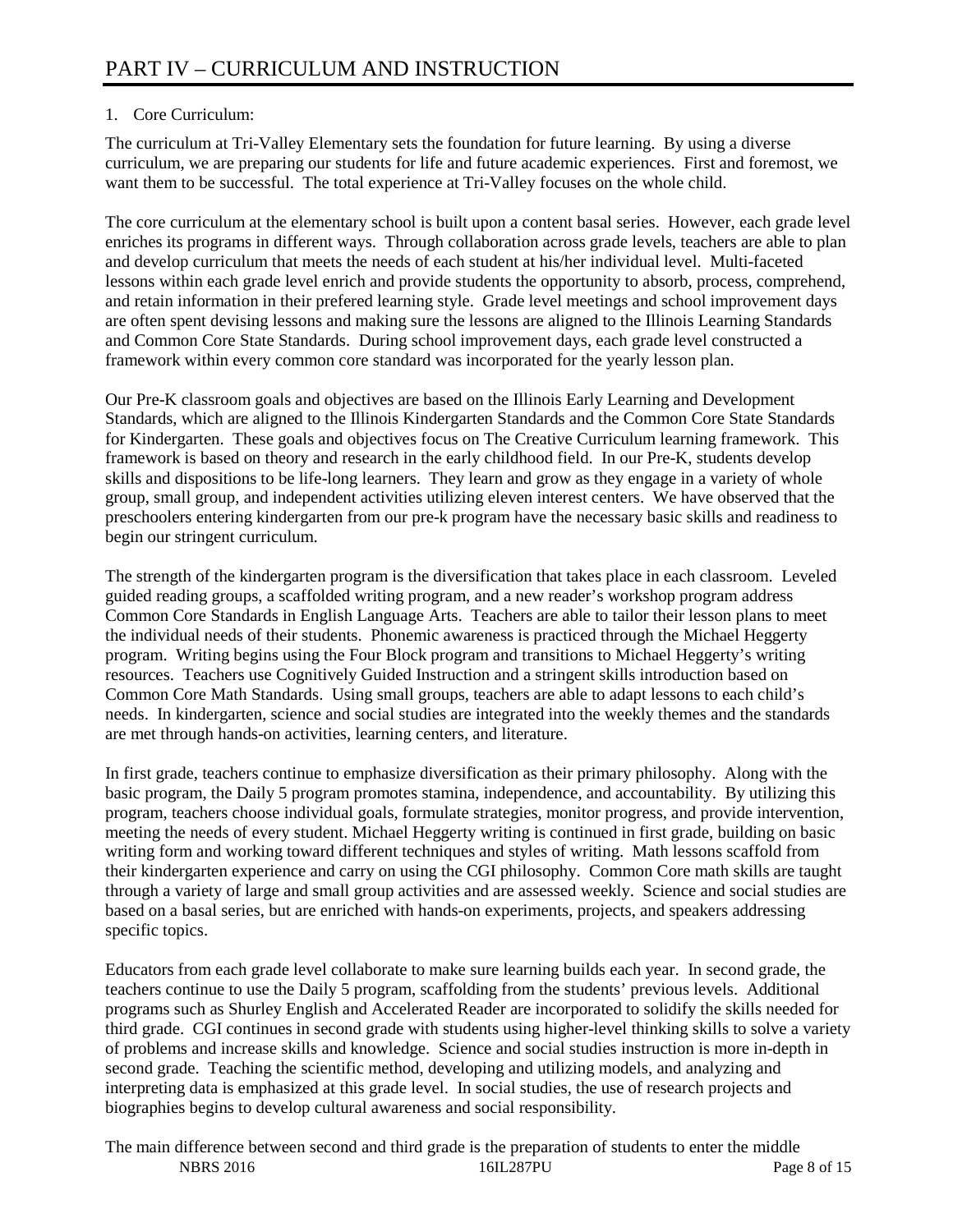school. There is an emphasis in third grade in Shurley English. This program instills skills of increasing complexity that makes language arts concepts learn and logical. Using small groups in reading allows the teachers to continue to teach at each child's level. The beauty of the CGI program is illustrated by the continuation of the development of mathematical understanding and application. Science and social studies instruction uses the inquiry design model, which leads the child to a more in-depth understanding of his/her environment. This allows children to develop inquisitive and analytical questions, which leads to critical thinking.

## 2. Other Curriculum Areas:

Cuts in school funding and budget constraints have affected the non-core areas of instruction. Individual classroom teachers' commitment to teaching fine arts has resulted in creative solutions. Teachers take time to research and implement plans that teach technique and appreciation of fine arts. Various art techniques are on display throughout the building. Popular artists and illustrators that include Wassily Kandinsky, Eric Carle, and Georges Seurat, to name a few, inspire projects at various grade levels.

Pre-K through third grade explores drama through classroom programs that involve music, dance, actions, and language. The Pre-K presents a poetry and musical performance. The kindergartners culminate their year with an ABC Program involving music, poetry, and dance. The first graders present a recitation at their November Thanksgiving celebration. Second graders use music, poetry, and drama during their yearly Thanksgiving and Grandparents Day performances. The third grade talent show has been a tradition and all time favorite in the community.

Kindergarten students receive music instruction once a week. First through third graders go to music class twice weekly. They are exposed to different genres of music, composers, a variety of musical instruments, and music methodology. Students have the opportunity to share their acquired skills in programs attended by the community twice a year. Efforts are made to further enhance music appreciation with a yearly field trip to the Illinois Symphony and performances by our high school musical groups. A local theater company affiliated with Illinois Wesleyan University brings an operetta to the school each year. These productions are often accompanied with classroom lessons that extend the experiences.

Up until this year, the Tri-Valley Academic Boosters have offered an extra-curricular foreign language club. Students in kindergarten through fifth could attend Spanish classes once a week. This was a great segue to the middle school Spanish class. We have been looking for a way to continue foreign-language learning and are excited to be able to offer Spanish as one of our new summer camp options.

Tri-Valley is particularly proud of its physical education program. Pre-K through third graders receive 30 minutes of instruction daily. We employ two p.e. teachers who teach individual classes daily and team teach once a week. Unique to Tri-Valley is the collaboration that results in a variety of units that incorporate team-building skills, personal physical wellness, and knowledge of how the body works. An example of the p.e. teachers' creativity is the use of obstacle courses to teach fire safety skills and the way the circulatory system works. Hands-on activities provide opportunities for students to learn about the brain and the skeletal system. Personal fitness goals are set at the beginning of the year and continually assessed and reevaluated. Student achievements are recognized at the end of the year assembly.

Technology throughout our district is state-of-the-art and highly respected in the area. We are fortunate to have a wide variety of technology available. Each classroom uses iPads in small group work across the curriculum. The iPads have given teachers the ability to incorporate innovative materials that spark student interest. Teachers share iPads to broaden the experience for a larger group of students. By placing the technology into the hands of the students, it gives them ownership for their learning. Smartboards are available at each grade level and in the media center. These boards allow the students to learn kinesthetically and give the children the opportunity to teach each other. Several classrooms utilize the boards for housekeeping activities, curricular extensions, and promoting technological awareness. The elementary school houses two computer labs. The media center lab offers a technology class once a week where children learn internet safety, keyboarding skills, research skills, and application usage. Technology is often integrated into other disciplines as students research, write, and create projects to share. The second computer lab can be checked out by individual teachers to work on class curriculum through technological

NBRS 2016 16IL287PU Page 9 of 15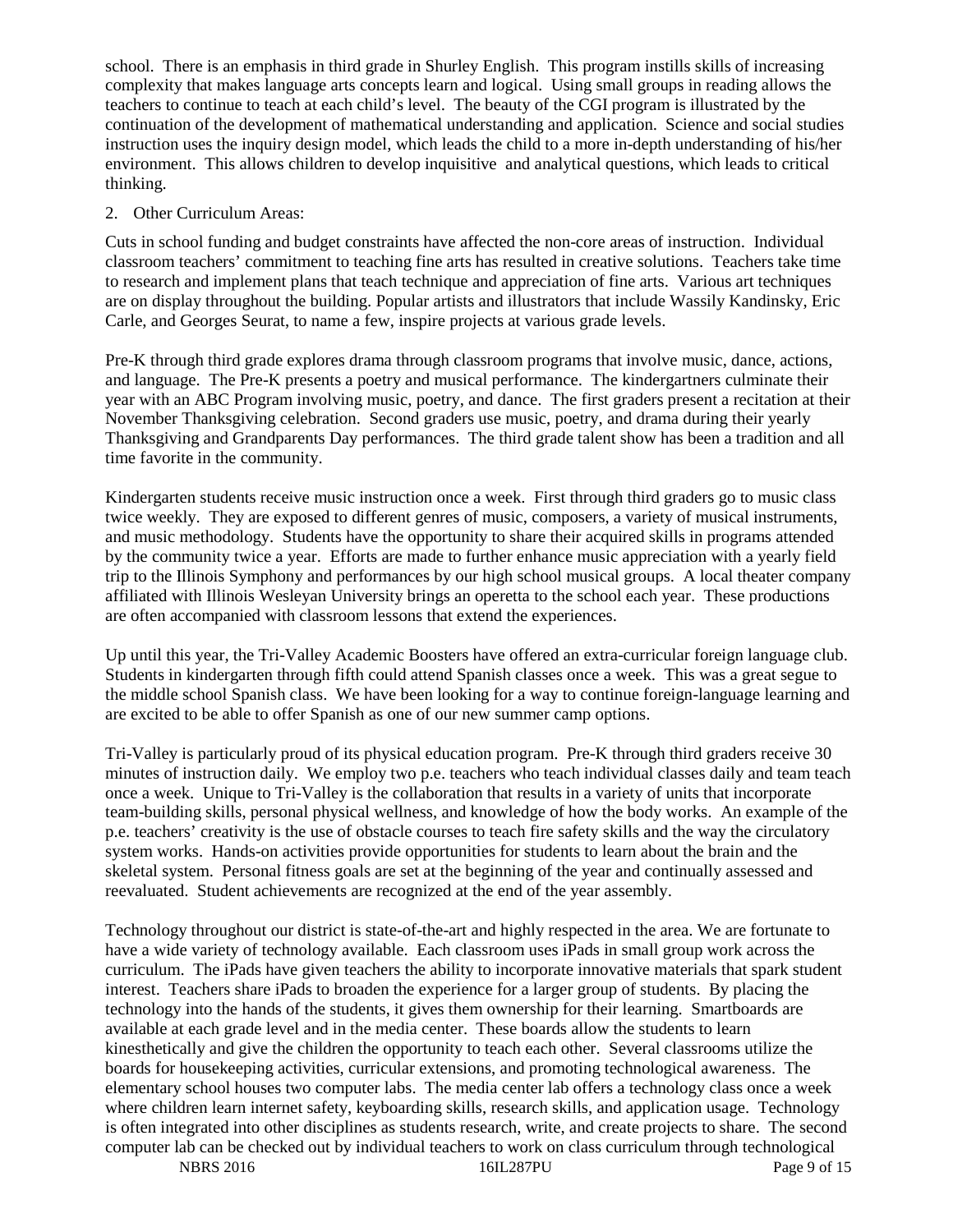means. Teachers also incorporate student-created powerpoint presentations and movie-making into classroom presentations.

3. Instructional Methods and Interventions:

Tri-Valley Elementary is committed to making sure each child receives instruction based on his or her his or strengths and weaknesses. The use of whole group, small group, and individual instruction forms the basis of our teaching philosophy. The tiered instructional process is used in RTI. Problem-based instruction can be observed in CGI math, social studies, and science. Explicit instruction can be seen in the CARES plan, Daily 5 mini-lessons, and the Shurley English program.

Response to Intervention (RTI) instruction in reading and math enables us to enrich our high achievers and remediate our struggling students. RTI time is allotted daily at each grade level. All classroom teachers, special education teachers, the Title I teacher, the RTI coordinator, and classroom aides are assigned a group of students with specific learning goals. This allows the group size to fluctuate based on ability and need. This is especially important to our above average students who need to be challenged with materials that mirror cognitive abilities. It is not unusual for multiple lessons to be taught simultaneously within a classroom allowing for further differentiation.

Another program that enables us to enrich our high achievers and remediate our struggling students is the IXL computer program. The third grade is piloting this program in math and language arts. It is used to preview skills, teach concepts, provide valuable practice, and challenge critical thinking. The program mirrors what is being taught in the classroom, and can be individualized for different needs. Some students work on very basic concepts while others are challenged by more complex topics both within and above their grade level.

Our CARES team meets on a monthly basis and provides support to teachers and students who are in academic or emotional distress. Data is collected, shared, and analyzed to determine specific interventions and supports to be utilized in the classroom. Students are reevaluated each month and their plan is adjusted according to progress made.

A good example of a unit that uses a variety of instructional methods is our third grade economics unit. This introductory unit is integrated into all disciplines and taught in August. The overlying concepts of community service, financial planning, and goal attainment continue throughout the school year. Student goals range from learning basic money concepts to understanding financial investments. Students receive an income based on their job selection and performance. Income is then used to pay monthly bills and purchase items at the classroom store. Students who can think abstractly will realize that budgeting and projecting future costs increase their spending power. Concrete thinkers work at learning basic economic life skills such as counting money and financial responsibility. Some will think ahead and plan for the future, while some live paycheck to paycheck.

4. Assessment for Instruction and Learning and Sharing Assessment Results:

Formal and informal assessments are ongoing and can be unique to each classroom. Some examples are observational checklists, anecdotal records, running records, and weekly tests. School-wide assessments include a variety of additional assessments as well.

Our early childhood teachers utilize the Gold assessment weekly. The Gold assessment is a developmental scale for early learning. Based on weekly observations, specific lessons are planned for the following week targeting the needs of each student. The results are shared with parents formally three times per year and informally as needed.

Kindergarten through third graders use Dynamic Indicators of Basic Early Literacy Skills (DIBELS) assessment. It is administered three times per year. We use the benchmarks to determine placement in RTI groups, form individualized plans, and monitor student progress. These scores are reviewed at team meetings and provide the basis for classroom instruction. Scores are shared with parents as requested. Aimsweb data is used for progress monitoring. It indicates which students are at risk and guides the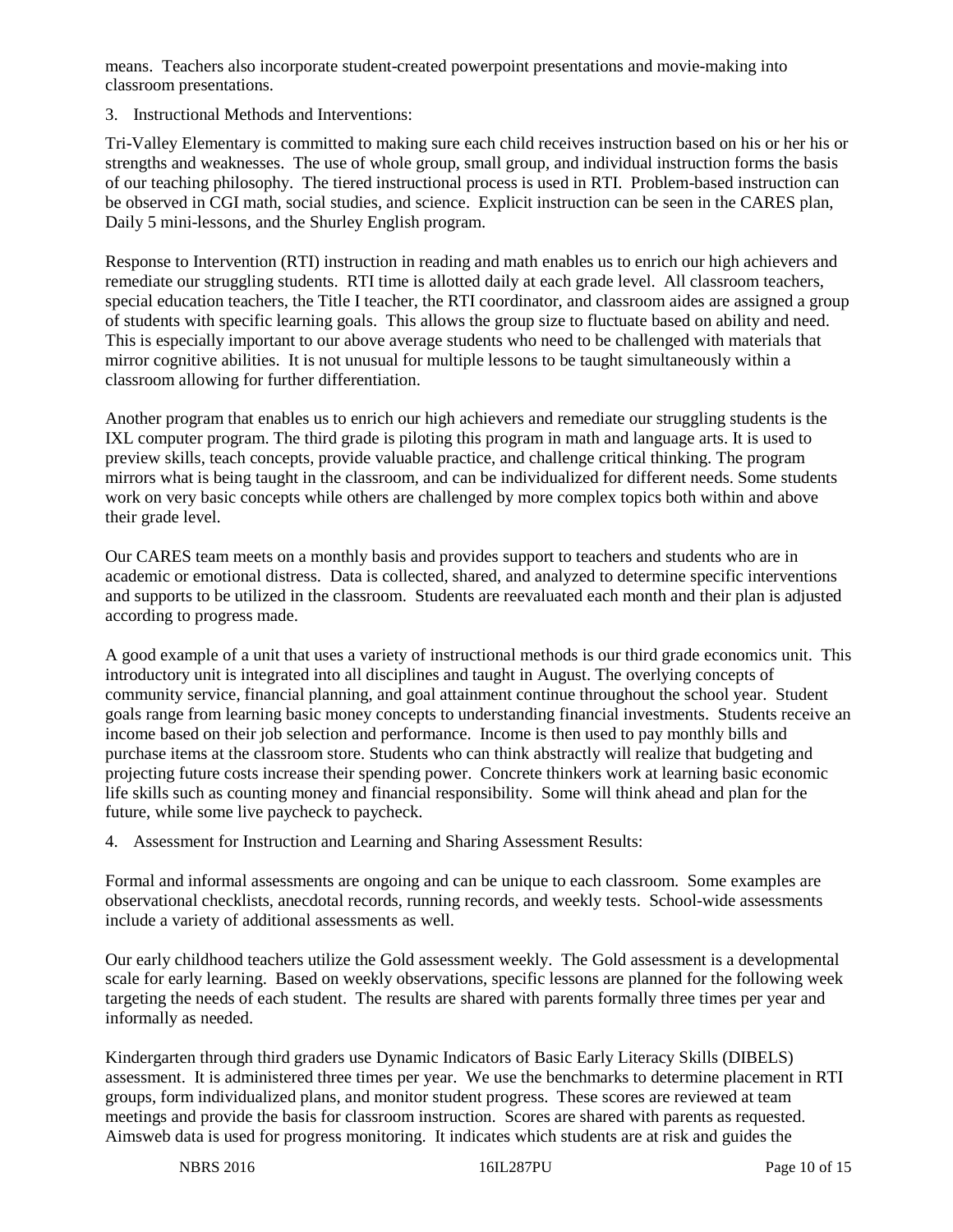intensity of instruction necessary. This instruction is provided through our RTI program. The data is shared with all faculty who are involved with the child's learning. Parental reports are shared periodically. The Stanford Achievement Test is administered to first and second grade students at the end of each school year to indicate how our students are performing nationally. The scores are used as an indicator for special education placement and alerting future teachers to the academic potential of their incoming class. The kindergarten teachers use Educational Software for Guiding Instruction (ESGI) online assessment program throughout the school year. This software provides instant one-on-one assessments that effectively produce data that guides whole group and individual instruction. A printout of the results is sent to parents four times per year.

A specific example that magnifies how results are used to guide instruction is the running record. This assessment helps teachers identify patterns in student reading behaviors, which allows the teacher to observe the strategies that students use and determine each child's strengths and weaknesses. This information is used to place students at appropriate reading levels and plan lessons accordingly.

Each spring, by using the data from the various assessments, class lists are formed, taking into consideration academic levels of students as well as behavioral and emotional needs. Teachers are assigned according to their strengths and support staff is placed in the classrooms with the highest needs.

The Tri-Valley vision is that our students are strong, analytical, innovative, well-rounded, cutting edge, and ready for the future. Through high expectations, parental involvement, teacher dedication, and continual assessment of curriculum and use of the most current best practices, we encourage students to strive for personal achievement each and every day.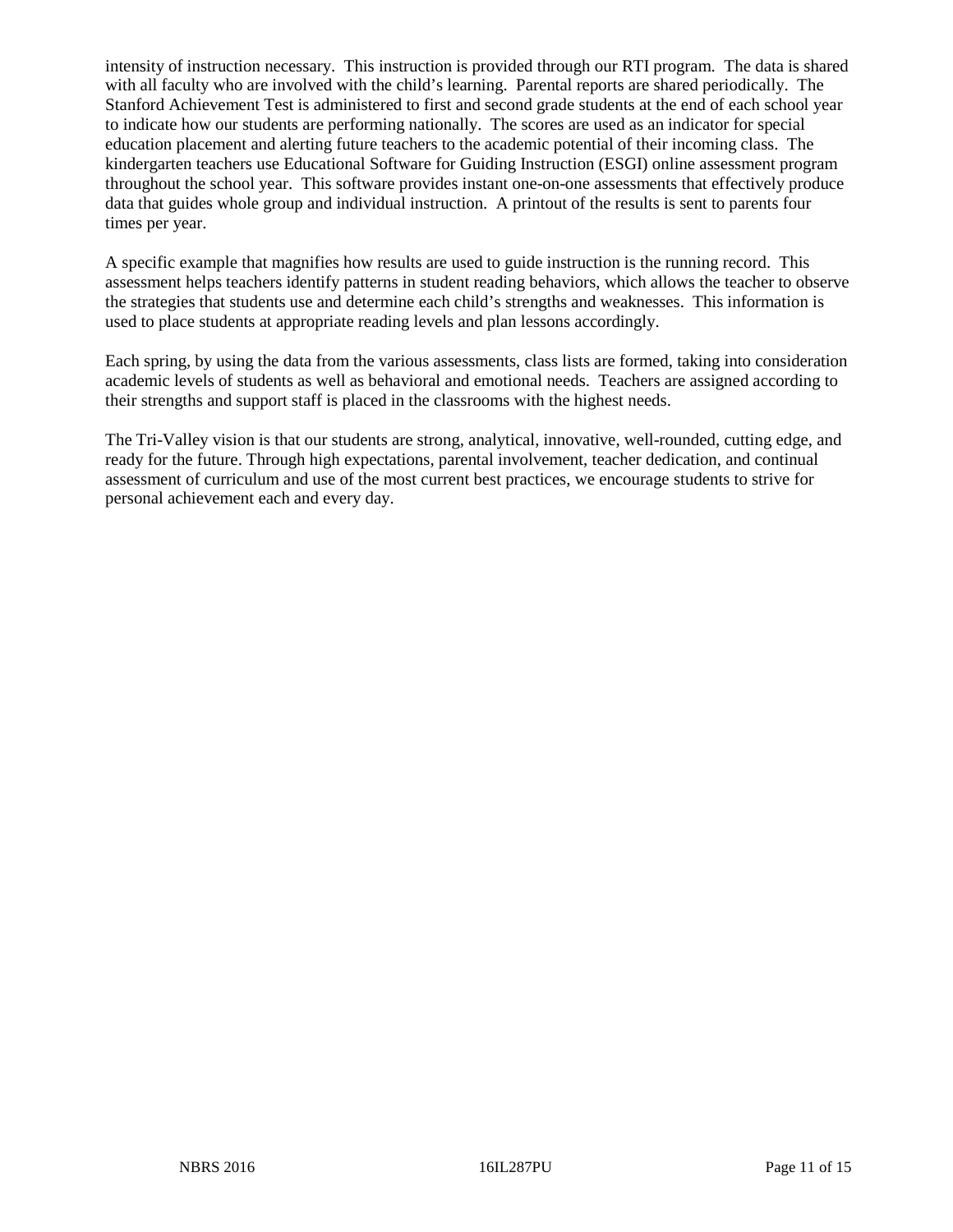## 1. School Climate/Culture:

The climate at Tri-Valley Elementary supports, engages, and motivates students through a highly dedicated staff that utilizes current trends and best practices. Tri-Valley is proud of our two National Board teachers. Fifty percent of the staff hold a masters degree in education while others are pursuing an advanced degree. Collaboration between teachers is evident through weekly team meetings and quarterly planning sessions. The curriculum promotes students to become active and self-motivated learners with flexibility and inventiveness in thinking. A new school-wide initiative in behavior management gives children the opportunity to self-monitor and make individual choices, seeing their own progress throughout the school day. The program has motivated many parents to implement a similar program at home. Various school assemblies honor individuals that have shown positive growth in their personal choices and relationships with others.

Through the development of the Leader In Me program, students can take ownership of their own strengths and build upon them. As a result of the LIM program, students feel the empowerment to make changes that will have a positive effect on the school culture. An example of this involves an individual student who, after seeing struggles with friendships and isolation on the playground, discussed the possibility of implementing a buddy bench on the school playground with her teacher. In turn, the teacher encouraged her to discuss the idea with the school principal, which was then discussed at a Leader In Me team meeting. By incorporating the buddy bench on the playground, students are encouraged to be empathetic to others and to engage in group play.

Differentiated learning can be seen throughout the building. Small group work is a fundamental practice in all classrooms, ensuring all individual needs are met. This practice allows teachers to understand each student and provide support at a personal and emotional level. Students are able to feel more successful due to the positive relationships between the teacher and students.

The success of Tri-Valley teachers can be attributed to the trust between the administration and staff. Teachers are empowered and encouraged to be innovative in their classrooms while maintaining a standard that ensures all students are successful. Monthly Building Leadership Team meetings ensure that the voices of all teachers are heard.

2. Engaging Families and Community:

Tri-Valley Elementary has a long history of family involvement and support. Our open-door policy ensures that parents feel comfortable volunteering for community events or working in the school.

Parent volunteers are visible in many classrooms throughout the building. This is possible in part through a mutual agreement with State Farm Insurance Company for comp time that enables parents to take time off to help teachers, thereby meeting many more individual student needs. State Farm also supports our district through the educational grant program that is awarded to the school for individual volunteer hours which are accrued throughout the year.

Tri-Valley Elementary has developed a close relationship with Illinois State University. Illinois State University provides us with an excellent group of student teachers and practicum students. This enables the teachers to see newest practices and again allows for small group instruction. TVES has a long time relationship with the ISU Math Department. It was influential in implementing the Cognitively Guided Instruction philosophy of math instruction, which made the transition to Common Core math standards quite seamless.

The Parent-Teacher Organization is highly involved in many aspects of our student life. This organization helps meet many classroom needs, as well as promotes a sense of community. Events such as Picnic in the Park welcome new families as well as old and encourage the beginnings of life-long friendships. Some of PTO's other endeavors include sponsoring the Kid-to-Kid program, school carnival, walk-a-thon, and the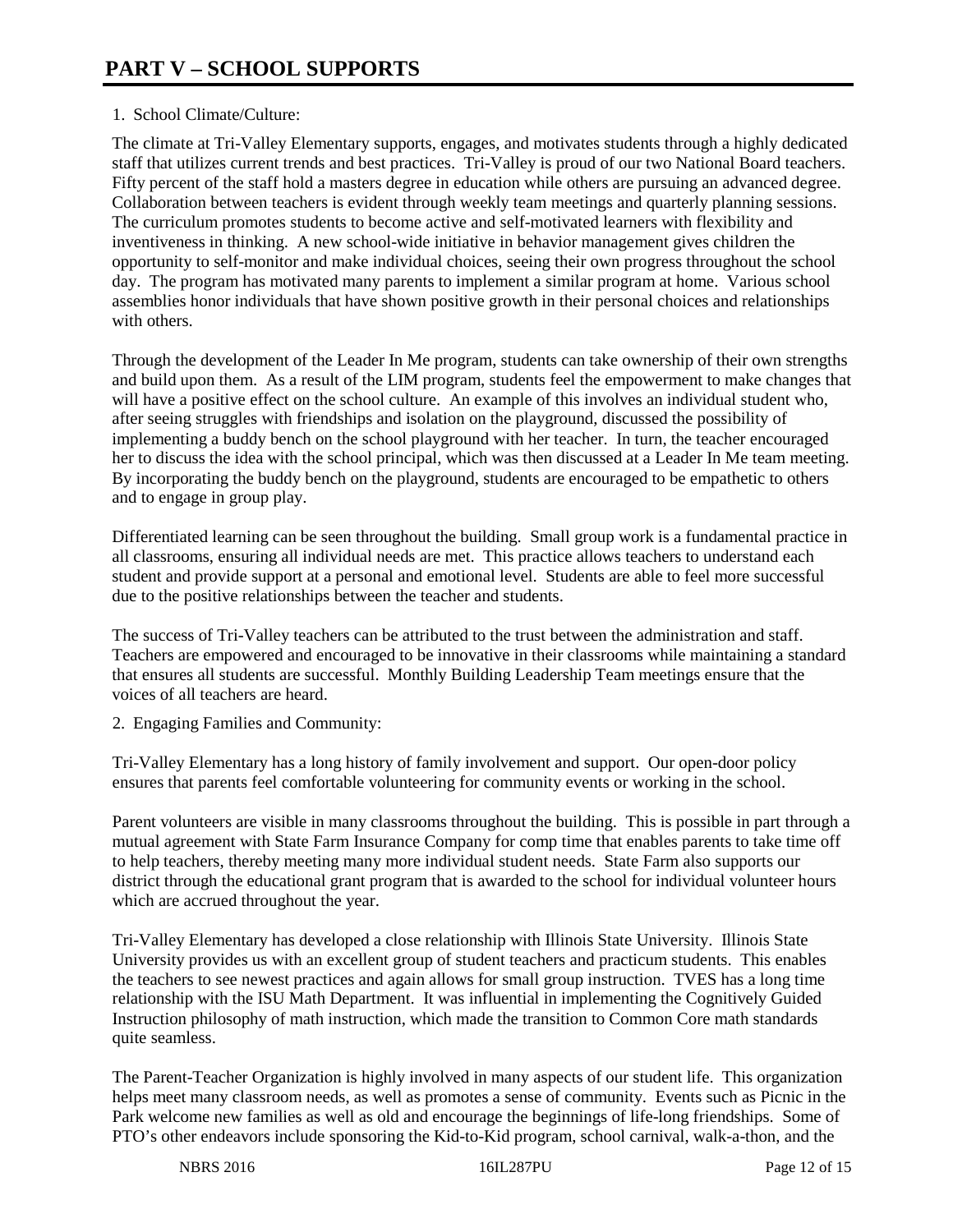end of the year play day. It is responsible for planning and supplying volunteers for these events as well as for classroom parties. The profits from events make it possible for teachers to obtain items from their wish lists, enabling the teachers to implement new and exciting programs in their classrooms.

The Tri-Valley Education Foundation Board is comprised of community members who plan and organize a yearly golf outing fundraiser. The funds are then distributed each spring through teacher submitted grants. To date, \$120,000 have supported a variety of innovative programs outside of the basic curriculum.

Our stellar community support was exemplified this fall when we faced mold issues that temporarily closed our elementary building. Over a weekend, our teachers, community members, and student organizations moved twenty-four classrooms to other campus sites, showing the willingness to do "whatever it takes". Throughout the four weeks our elementary students were displaced, the communities focus was to ensure the children had a successful start to the school year.

Moving back, we had community members, the PTO, our Downs Fire Department, and students come in droves to lend a hand. In less than one hour, we had moved every teacher back home. The resilience of the staff and a positive attitude from the community is an example of Tri-Valley uniqueness.

## 3. Professional Development:

Tri-Valley school district consistently reserves four half-day school improvement days and four full-day school institute days for professional development. The SIP days are based upon board goals. This year the goals are curriculum, technology, and student leadership. Teachers who took part in the summer of 2015 Viking Academy (a summer college course developed especially for Tri-Valley teachers to enhance teaching and support district goals) developed common assessments per grade level/department in reading or math. Their work was shared with fellow teachers on the first teacher institute day. Throughout the year, teachers have met quarterly to fine tune and implement the common assessments. The grade levels will continue to increase the scope as the years progress.

In the 2014-2015 school year, a pilot group of teachers researched and studied the Leader In Me leadership program by Stephen Covey. The pilot group consisted of teachers from all disciplines and grade levels as well as an administrator, a parent representative, and classroom support staff. This group developed resources for each of the seven habits. These are available to staff and parents in hard copy and on our newly developed Leader In Me website. These resources were shared on school improvement days with faculty and staff. In turn, the teachers have added new lessons and activities to the Leader In Me resource sites. The pilot group of teachers continues to meet throughout the school year to enrich the program. It has brought in high school students to paint a wall mural and organized and planned assemblies which have impacted student interest in the program. Walking through the school, students, staff, and visitors can see examples of student leadership. For example, one student took it upon himself to create posters to remind other children of proactive habits.

In order to succeed in our technology goals, TVES teachers have independently attended technology sessions offered both in and out of district. Teachers with technological expertise share their passion with other teachers during an annual technology inservice. Some of the classes offered include Smore newsletter website, class dojo, iMovie, Wikispaces, Weebly websites, and Google Classroom. This summer, the Viking Academy will focus on Google classroom. Google Classroom is a blended learning platform which bridges home and school communication and enables teachers to move into today's world of technology.

Tri-Valley teachers take advantage of classes which are offered at the county, state, and national levels. The teachers are then expected to share what they learned during a faculty meeting or weekly team meetings.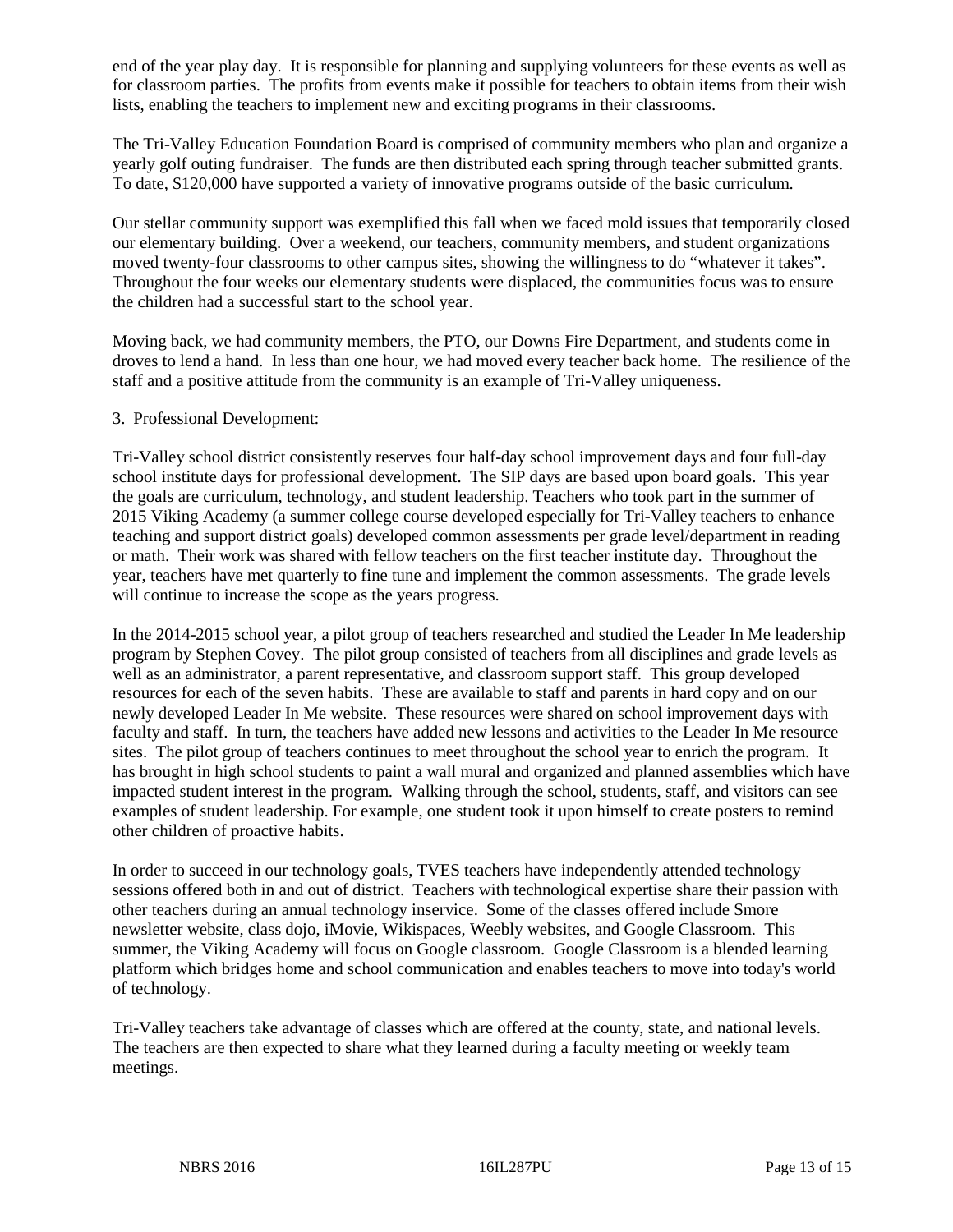## 4. School Leadership:

The leadership at Tri-Valley starts with the Superintendent and the building administrators. Each week, the administration team meets to discuss district policies, current issues, goals, and positive experiences in the district. The unique compatibility between the administrators allows for collective decision-making when dealing with the broad spectrum of policies, initiatives, and issues. This was exemplified when this group developed a solid plan for facing the district mold issue in under an hour.

The philosophy at Tri-Valley Elementary is that all teachers are leaders. Their opinions are valued and often form the basis for decision and policy-making that affect the lives of our students. The open-door policy enables lines of communication to flow back and forth between teachers and administration. The teachers and principal are comfortable in sharing issues and ideas, big and small. Mutual respect and understanding often results in positive outcomes.

The principal shares updates and information with the staff through a weekly staff newsletter and with parents through a bi-monthly parent newsletter. Topics are discussed at greater length during quarterly team planning meetings and during the Building Leadership Team meetings. The BLT consists of representation at every grade level and specialty. They meet on a monthly basis to ensure there is ongoing communication and problem-solving. The teacher representatives in turn report to the grade level teachers during the weekly team meetings to ensure that the line of communication is complete. This whole process can work in reverse, starting with the teacher and working up to the superintendent.

The feeling of empowerment is strong at Tri-Valley. The trust between the principal and teachers allows the freedom to innovate and try new ideas. One teacher's interest and success in implementing a new program often results in expanding the program to the other classrooms in that grade level.

At one point, the principal saw a need to develop cohesiveness among grade levels in the math curriculum. Because the line of communication between teachers and administration is so open and collaborative the ambitious undertaking to scaffold the math program became a reality.